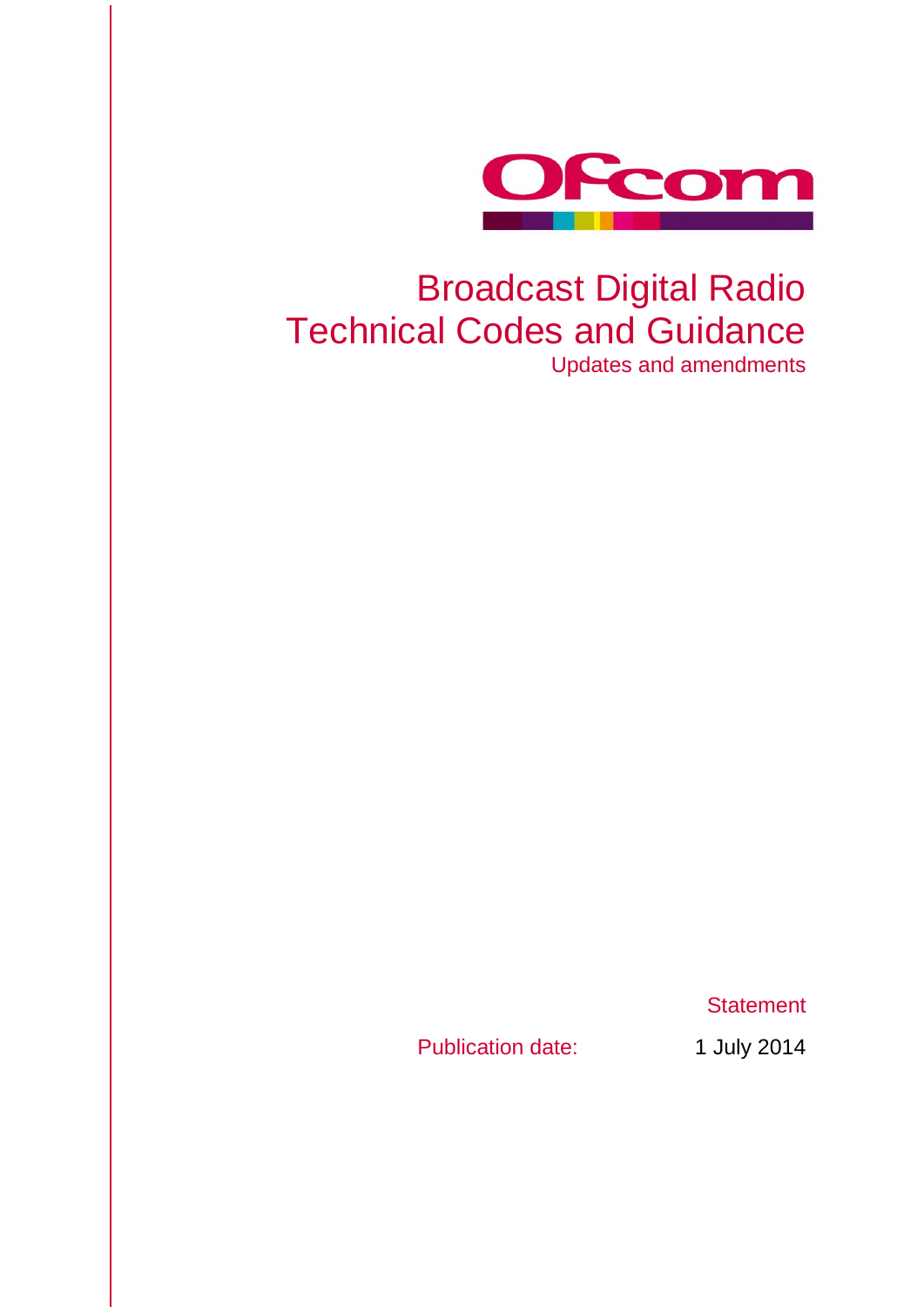## About this document

This document summarises the updates and amendments that Ofcom intends to make to the Broadcast Digital Radio Technical Code and Guidance. These changes follow our consultation that was published on 11 April 2014.

In our consultation, Ofcom made a number of proposals for amending the technical documents. We set out the points made by respondents to each of them, together with our response to any alternative proposals or related points.

One of Ofcom's aims is to regulate only where necessary. The Technical Code and associated documents are in place to ensure that licensed services achieve at least a minimum standard of technical quality, do not cause interference to other licensed services and seek to ensure interoperability with other services and receivers. In updating the Code and Guidance, we have taken account of technical developments and industry practices since our last review in 2006 and taken steps to deregulate where it is appropriate to do so.

The revision of the Code and Guidance is particularly appropriate as we are publishing the advertisement for the new national DAB multiplex on the same day as this Statement.

The revised Code and associated documents will provide clarity and certainty for applicants for the new national DAB licence. Some of the licence obligations also comprise assessment criteria against which proposals from applicants for the new national licence will be judged. They will also provide clarity and certainty for other existing operators and any potential future entrants to the market.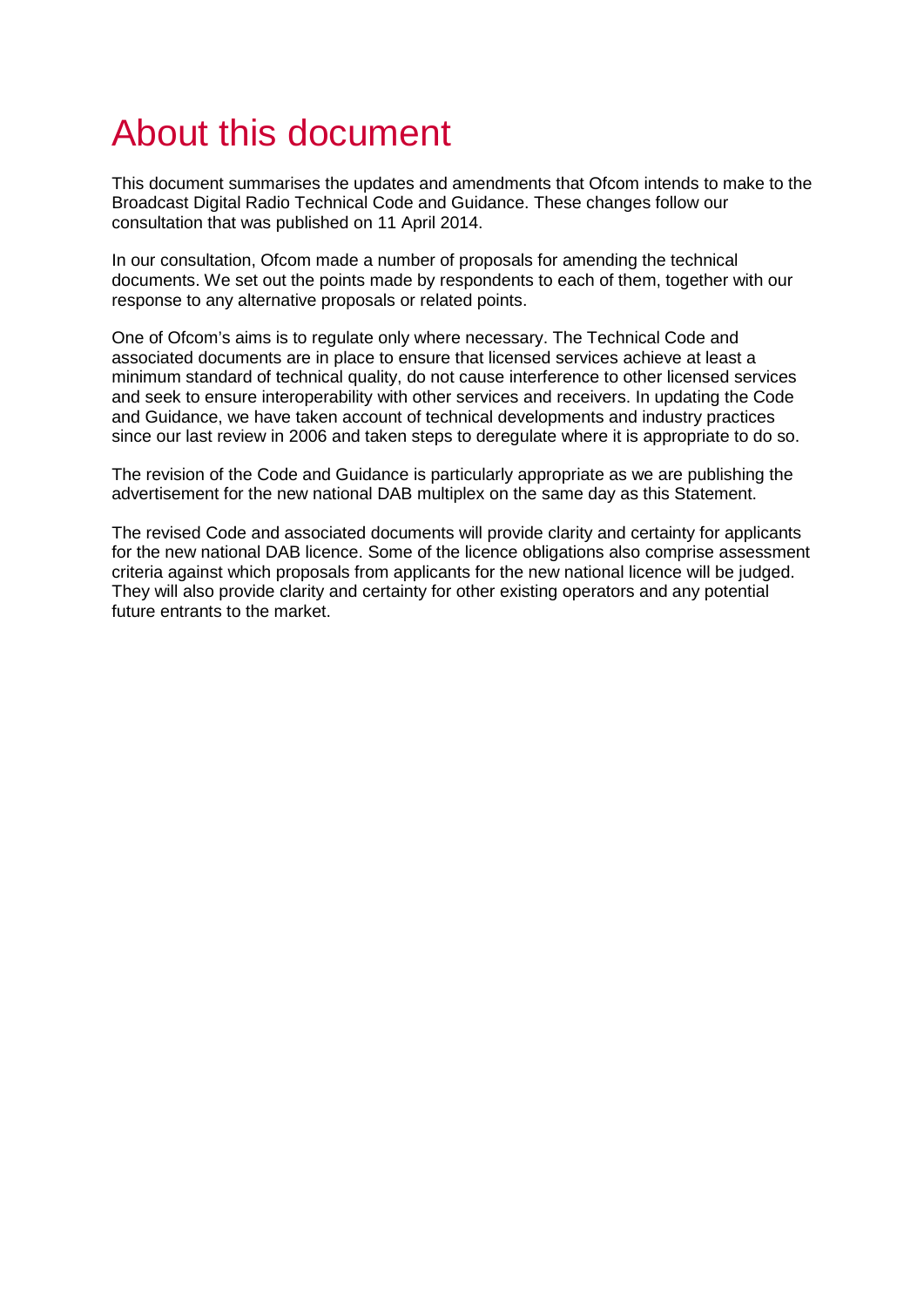## **Contents**

| <b>Section</b> |                                                                      | Page |
|----------------|----------------------------------------------------------------------|------|
| 1              | <b>Executive summary</b>                                             | 1    |
| $\overline{2}$ | Introduction                                                         | 2    |
| 3              | Revisions to broadcast digital radio technical codes and<br>guidance | 4    |
| Annex          |                                                                      | Page |
| 1              | List of consultation respondents                                     | 15   |
| 2              | Glossary of terms                                                    | 16   |
|                |                                                                      |      |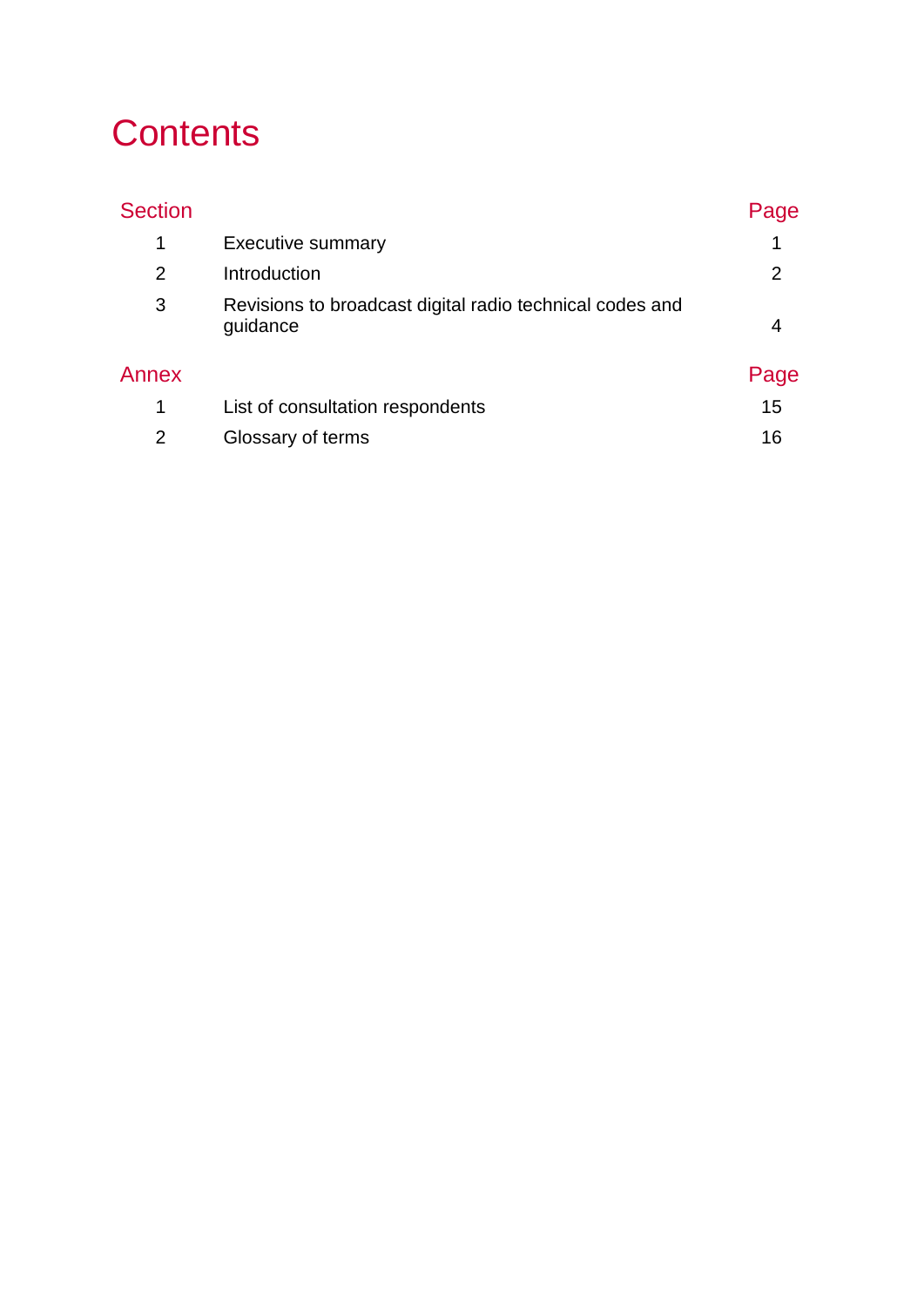### **Section 1**

## <span id="page-3-0"></span>**Executive summary**

- 1.1 Our published Technical Codes are derived from Ofcom's general duties, as well as those powers that relate specifically to the delivery of the radio multiplex service. The Code and associated documents are in place to ensure that licensed services achieve at least a minimum standard of technical quality, do not cause interference to other licensed services and seek to ensure interoperability with other services and receivers.
- 1.2 The documents were last revised in 2006 and Ofcom has consulted on proposals for updating and amending the documents to reflect changes in technology, industry and the radio market since that time. Our consultation *Broadcast Digital Radio Technical Codes and Guidance* was published on 11 April 2014 and closed on 23 May 2014. Ofcom received 14 responses from stakeholders to the consultation; our responses to these comments are addressed in this document.
- 1.3 This Statement concludes that consultation process and sets out the revised Technical Code and associated documents with which new and existing DAB multiplex licensees must comply. The relevant documents comprise:
	- a) Digital Radio Technical Code;
	- b) Technical Policy Guidance for DAB Multiplex Licensees; and
	- c) List of agreed reference sites (to be developed through the JPRG)
- 1.4 Changes to the Technical Code and associated documents are effective from today.
- 1.5 Alongside this Statement we are publishing an advertisement for a new licence to build and run a second commercial national DAB multiplex. Potential applicants for the new licence should take into account the requirements of the revised Technical Code and associated documents when compiling their applications.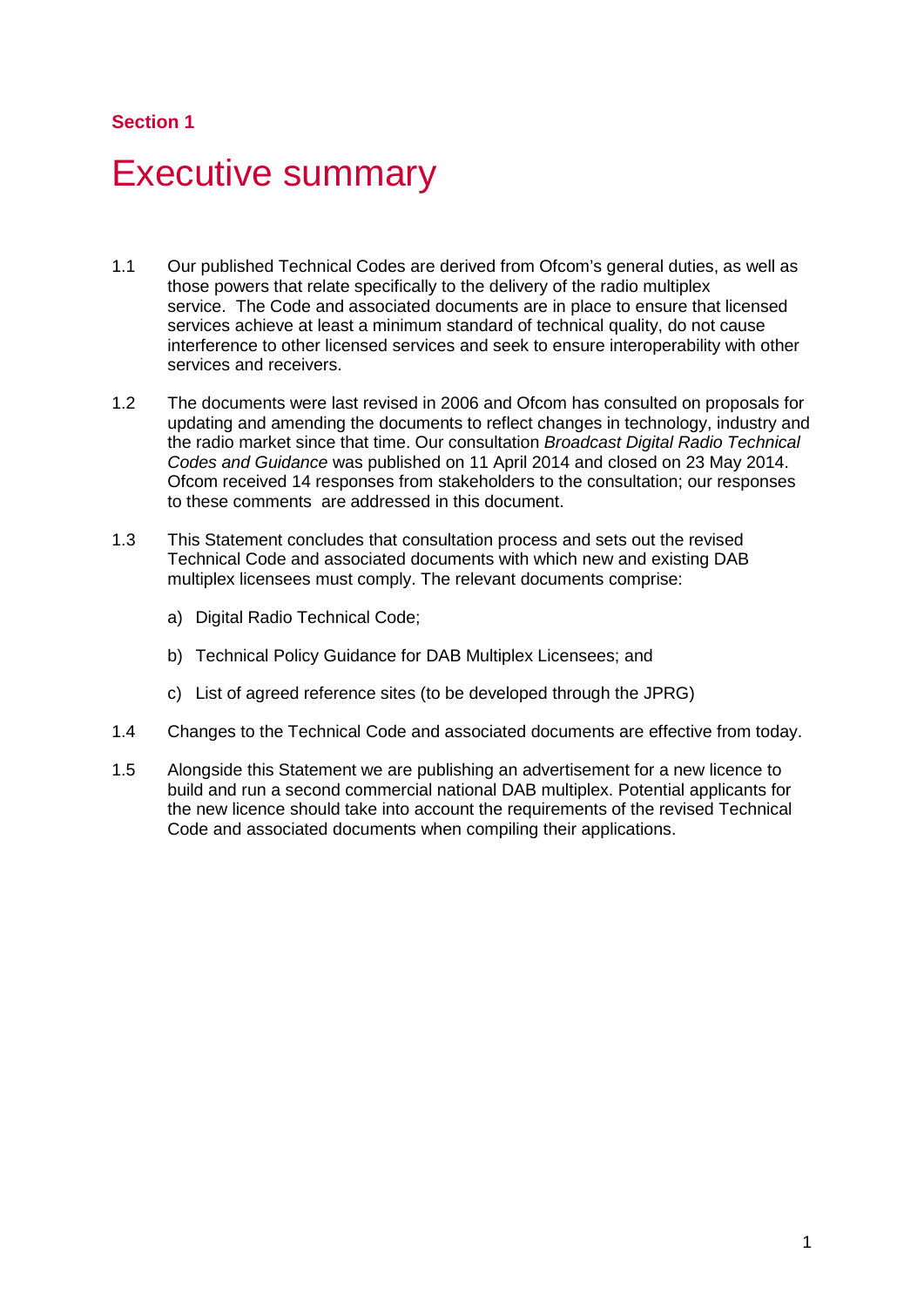## **Section 2**

## <span id="page-4-0"></span>**Introduction**

## **Overview**

2.1 This document sets out the revised Digital Radio Technical Codes and Guidance for the radio industry. The Code and Guidance set out the high level requirements with which radio multiplex licensees are required to comply as a condition of their multiplex licence.

## **Background**

- 2.2 Our published Technical Codes are derived from Ofcom's general duties, as well as those powers that relate specifically to the delivery of the radio multiplex service. The Code and associated documents are in place to ensure that licensed services achieve at least a minimum standard of technical quality, do not cause interference to other licensed services and seek to ensure interoperability with other services and receivers.
- 2.3 The documents were last revised in 2006. In light of the developments in both technology and industry practices that have taken place since that time, we published a consultation, *Broadcast Digital Radio Technical Codes and Guidance*[1](#page-4-1) on 11 April 2014 (the 'Consultation Document'). This set out our proposals for updating and amending the documents to reflect changes in both the technology and current operating environment of the radio industry, as well as reflecting one of Ofcom's principles, to regulate only where necessary.
- 2.4 The consultation closed on 23 May 2014. We received 14 responses of which one was totally confidential, two were partially confidential and 11 were non-confidential. We have published the partially confidential and non-confidential responses on our website.<sup>[2](#page-4-2)</sup>
- 2.5 This statement sets out our conclusions to that consultation in light of stakeholder responses and any other relevant considerations.

## **Related work**

- 2.6 On 16th December 2013, the Government announced a package of digital radio investment measures aimed at giving more people access to more digital radio services. One of the measures announced was that Ofcom would seek to advertise a licence to build and run a second commercial national DAB multiplex.
- 2.7 As a result of that announcement, we are publishing an advertisement for interested parties to apply for a new second commercial national DAB multiplex licence. The revision of the Code and associated documents is therefore particularly appropriate at this time as applicants will need to take account of the requirements of the revised Code when compiling their applications.

<span id="page-4-1"></span><sup>1</sup> See: [http://stakeholders.ofcom.org.uk/binaries/consultations/digital-radio-tech](http://stakeholders.ofcom.org.uk/binaries/consultations/digital-radio-tech-codes/summary/Digital_Radio_Tech_Codes.pdf)[codes/summary/Digital\\_Radio\\_Tech\\_Codes.pdf](http://stakeholders.ofcom.org.uk/binaries/consultations/digital-radio-tech-codes/summary/Digital_Radio_Tech_Codes.pdf)  $\overline{a}$ 

<span id="page-4-2"></span><sup>&</sup>lt;sup>2</sup> See:<http://stakeholders.ofcom.org.uk/consultations/digital-radio-tech-codes/?showResponses=true>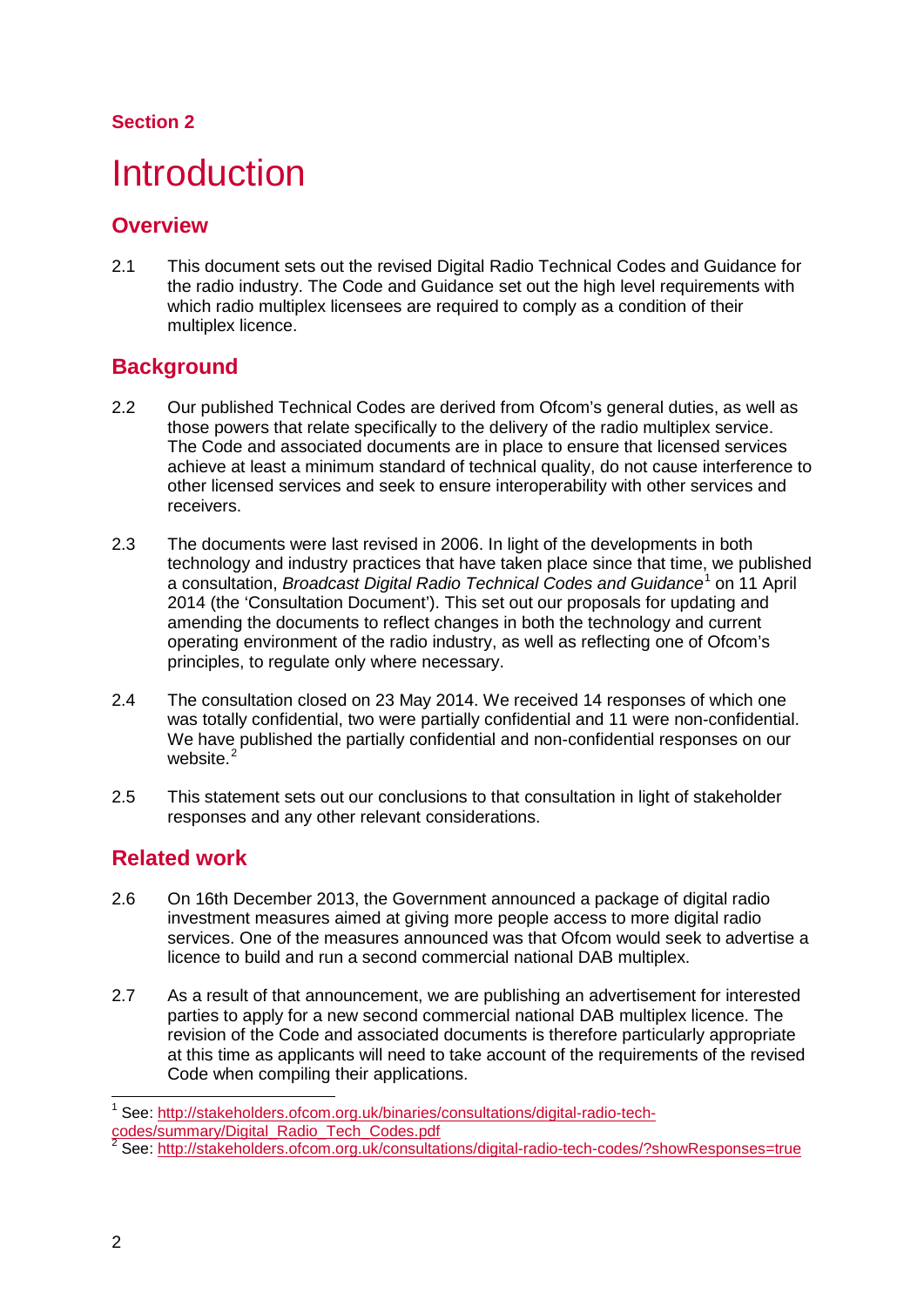## **Structure of this document**

- 2.8 Section 3 summarises the responses to our proposals and related questions, as well as our response to the points raised by stakeholders, along with a summary of the revisions we have made to the Code and associated documents in light of those comments and any other relevant considerations.
- 2.9 Alongside this statement, we are publishing updated versions of the Digital Radio Technical Code and Technical Policy Guidance for DAB Multiplex Licensees which are effective from today. We will publish a list of reference sites which accompanies the documents once agreed through the JPRG.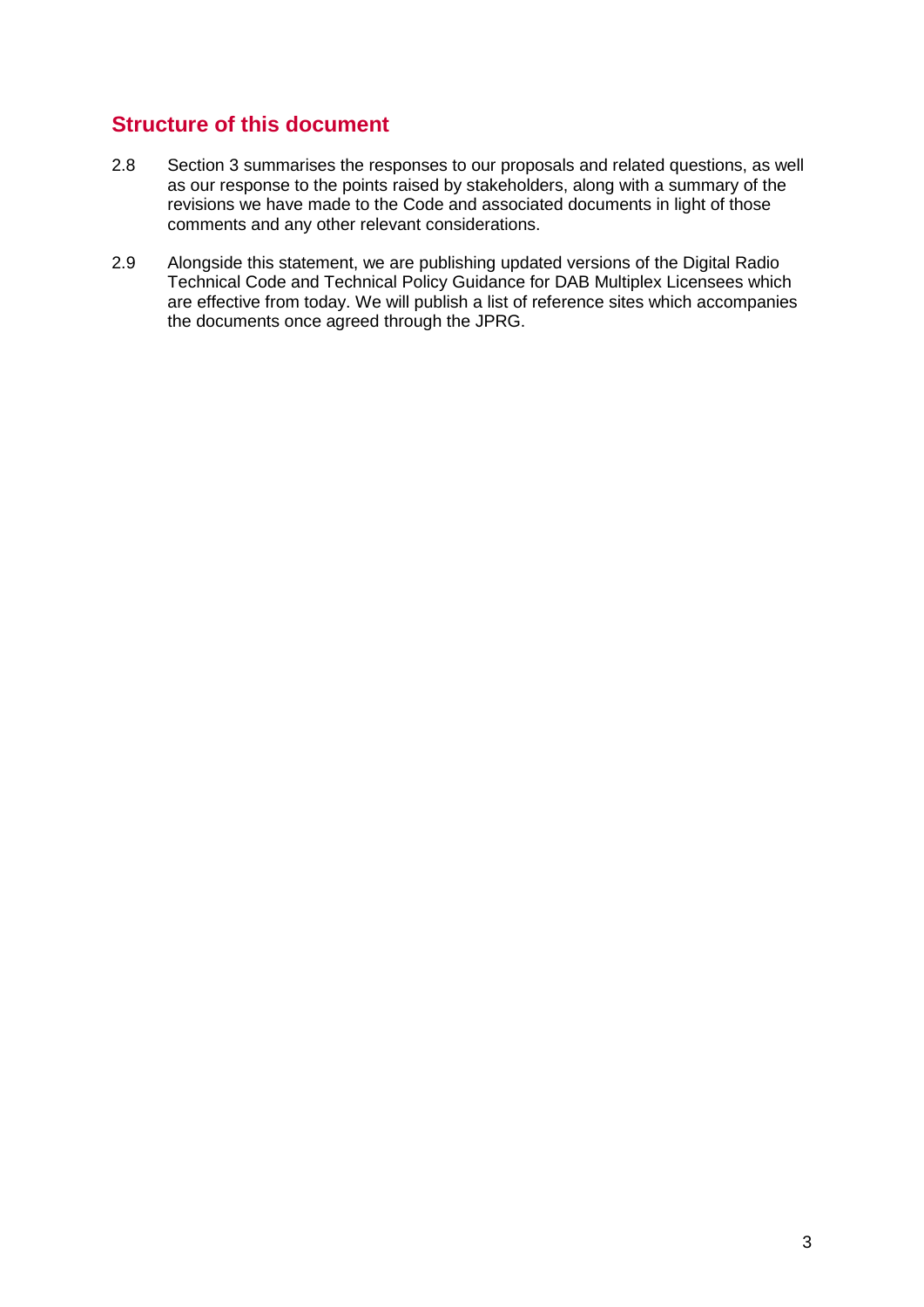### **Section 3**

## <span id="page-6-0"></span>3 Revisions to broadcast digital radio technical code and guidance

## **Overview**

- 3.1 In our Consultation Document we identified several areas within the Code and associated documents for proposed revisions. They are as follows:
	- Adding provisions for the inclusion of the **DAB+** standard;
	- Revision of **planning standards** to be consistent with our guidance to Government;
	- Revision of our policy relating to the **approval of transmitter proposals** before they are brought into service;
	- Revision of our approach to the **allocation of capacity**; and
	- Revision of our multiplex management policy as it relates to **TA/TP (traffic announcement / traffic programming)** travel flags.
- 3.2 In the remainder of this section we summarise the comments and feedback we have received to our proposals, together with Ofcom's response and conclusions for each of the above areas as they relate to the Code and associated documents.

## **Introduction of alternative audio encoding: DAB+**

#### *Ofcom proposals*

- 3.3 In our consultation document we proposed the inclusion of DAB+ in our Technical Code and to permit a proportion of services on the second national commercial multiplex to broadcast using DAB+ if the licensee wishes to do so.
- 3.4 DAB+ provides the potential for audio services to make more efficient use of multiplex capacity as it provides a higher subjective sound quality or requires less bandwidth than audio services using DAB. Inclusion of the DAB+ standard within the Technical Code also signals to industry that as they prepare their products for the future, it is important for receivers to have the capability of receiving DAB+ services.
- 3.5 With reference to the new national multiplex licence, we said that we would initially limit the proportion of multiplex capacity occupied by DAB+ services to 30% but that this may subsequently be reviewed. Our rationale is that this would ensure that the multiplex provides programme services which are compatible with the majority of UK DAB receivers, while signalling the emergence of DAB+ technology to industry.

#### *Consultation responses*

3.6 With one exception, respondents were unanimous in their support for our proposal to include the DAB+ standard into our Code. One individual who was not in favour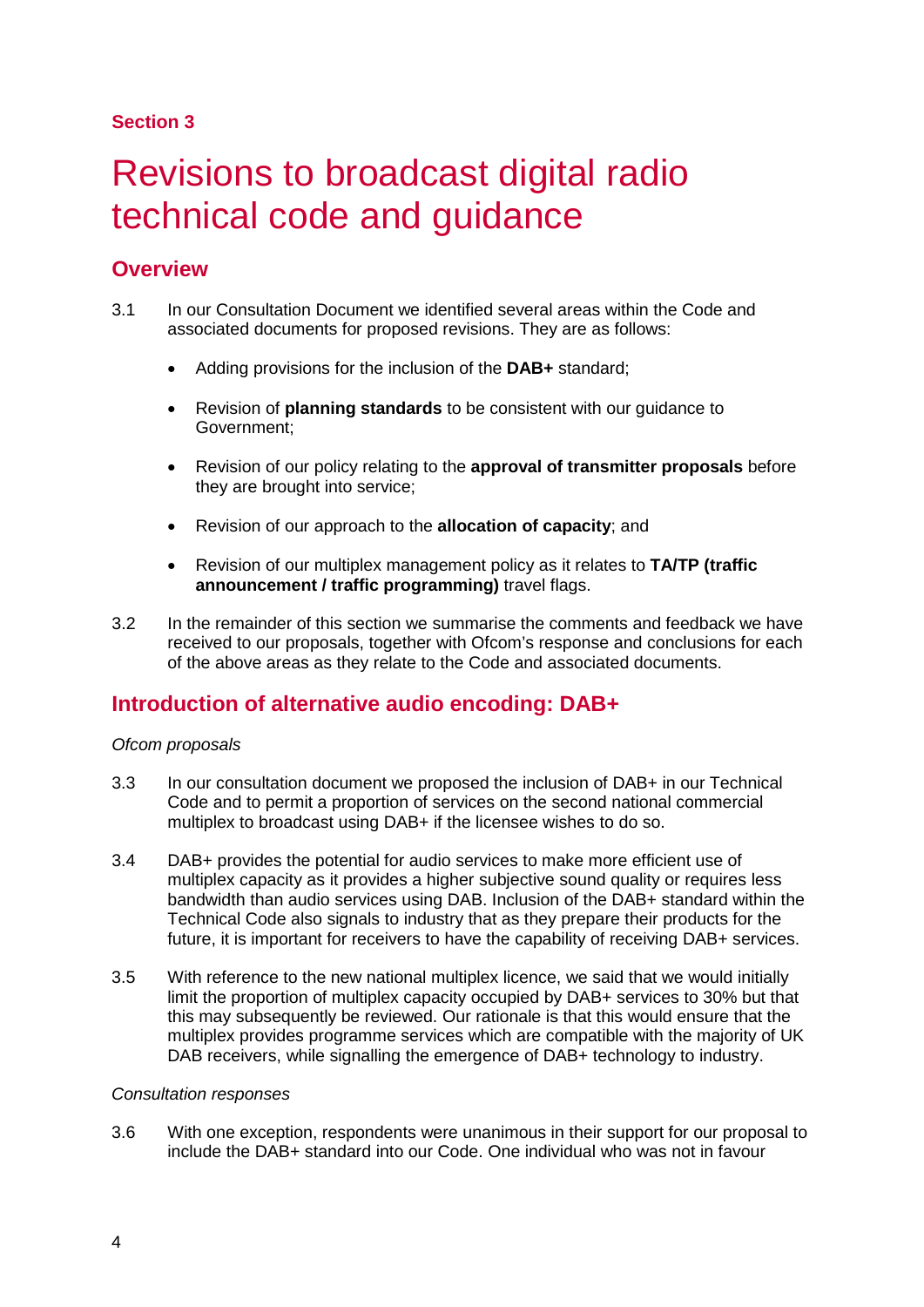commented that DAB+ should not be permitted until a large number of compatible receivers are in use, or that a (receiver) replacement system is in place.

- 3.7 Several stakeholders such as Digital Radio Group London Ltd and Bauer Media suggested that the ability to adopt the DAB+ standard should be extended to all existing multiplex operators and not just the new national multiplex licensee. Voice of the Listener and Viewer (VLV) said that it welcomed the opportunity for all DAB operators to migrate to DAB+ and Arqiva commented that it wanted to see a level playing field for both national and local multiplexes.
- 3.8 Stakeholders did not generally agree with our proposals to limit the proportion of the new national multiplex capacity to be occupied by DAB+ to 30%. Bauer Media said that the change to DAB+ would be gradual and therefore the 30% limit was unnecessary. This view was shared by other respondents including one confidential respondent. The BBC, Frontier Silicon and World DMB added that the basis and timing for our proposals to review the 30% limit was unclear. Arqiva sought assurance that any such review would involve the industry and said that it would welcome the publication of a firm timescale for the review. DRUK was also opposed to the 30% limit and argued that commercial reality and the need to reach listeners would ensure that the introduction of DAB+ would happen when listeners are ready.

#### *Ofcom consideration of responses*

- 3.9 We welcome the support from stakeholders' in response to our proposal for the inclusion of the DAB+ standard into the Code.
- 3.10 We note stakeholders' views that a limit is not needed on the proportion of services in the second national multiplex that can adopt DAB+. It may be that some respondents had not fully taken into account the benefits of the improved spectral efficiency of DAB+. This would enable the number of DAB+ stations to match or, depending on non-radio data usage, potentially even exceed the number of DAB stations on the multiplex, despite the DAB+ cap.
- 3.11 Although it is perhaps unlikely that the licensee of the new multiplex would seek to completely fill the multiplex with DAB+ services initially, the proposed limit provides a guarantee that the second national commercial multiplex will provide a range of programme services that are compatible with all digital radio receivers and provide listeners with increased choice. Permitting DAB+ provides the opportunity for the licensee to launch DAB+ services and sends a clear signal to manufacturers and industry that equipment needs to be capable of receiving DAB+ in order to be compatible with services that might launch in the future.

#### *New national multiplex*

3.12 We note the desire from some respondents for increased clarity over when a review might be carried out. We propose to review whether the limit is necessary no later than 2018 which would allow time for the second national commercial multiplex to launch and for us to assess the continuing necessity of the limit. Should it become evident that there is a risk that the 30% limit might hinder development of the DAB platform before that time, then Ofcom would be prepared to initiate a review at the request of the second national commercial multiplex licensee. We envisage that our review will take into account the views of industry as well as the interests of consumers.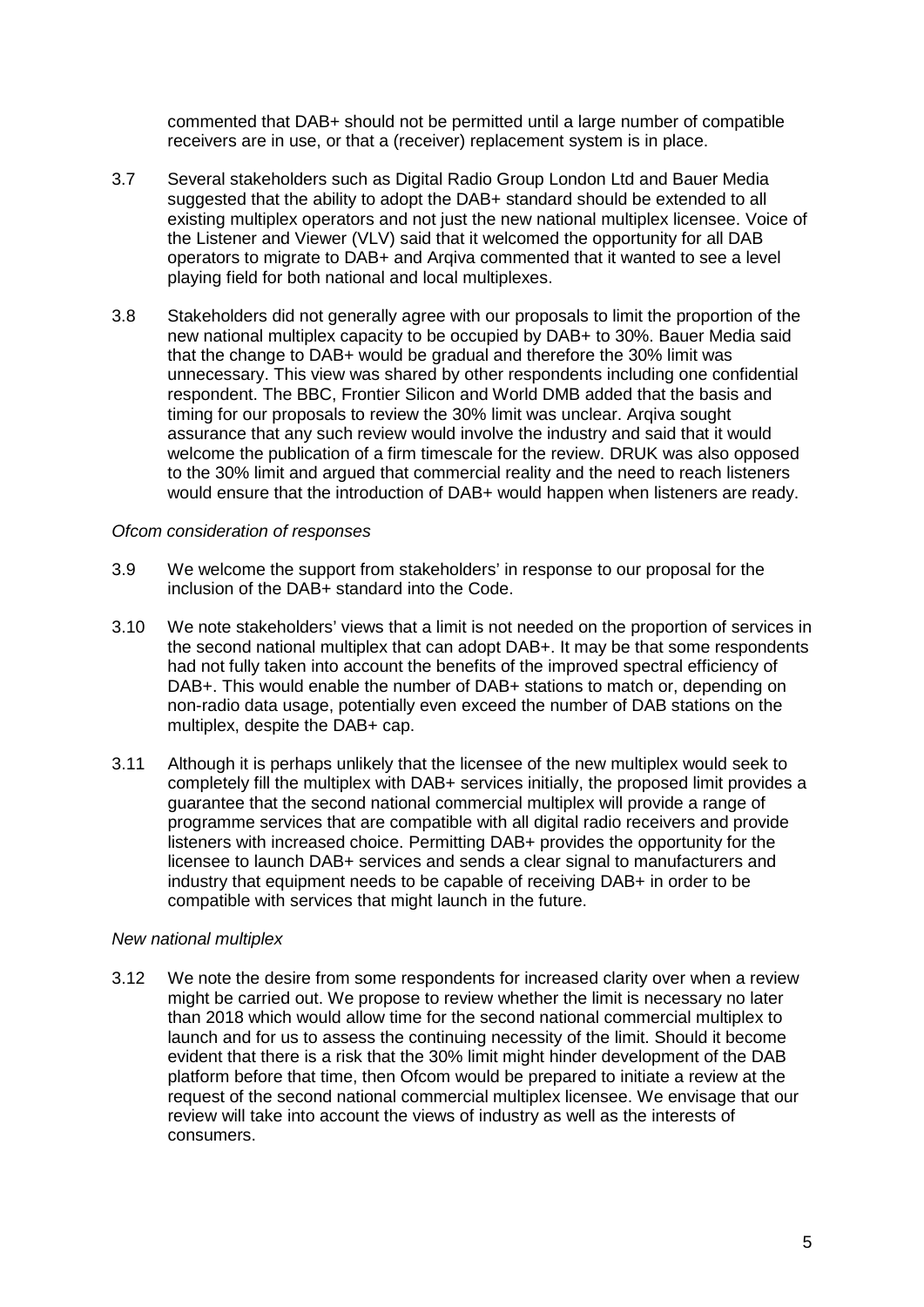3.13 We will therefore adopt the approach of placing a limit of 30% on the proportion of services that the new national commercial multiplex licensee can broadcast using DAB+.

#### *Existing multiplexes*

- 3.14 Ofcom recognises that there could be value for existing multiplex licensees, providers of sound programme services carried in the multiplexes and for listeners, if existing multiplexes can also adopt DAB+. However, the considerations for adoption of DAB+ on other multiplexes are necessarily different to the new national commercial multiplex. The existing national commercial multiplex (licensed to Digital One) and the local multiplexes are already operational and carry services that listeners value; any transition to DAB+ would need to take into account the impact that adoption of DAB+ would have on listeners that possess sets capable of receiving only DAB services and who would therefore lose access to those services migrating to DAB+.
- 3.15 Ofcom is therefore prepared to consider proposals for services to switch to DAB+ from operators of existing multiplexes on a case by case basis. In making its decision, Ofcom will need to take account of the impact of the change on listeners and will consider matters such as the uptake of compatible receivers, whether the service is an existing service or is new to the multiplex, the range of services available on the multiplex and any other relevant factors at the time.
- 3.16 For the reasons outlined above, we will update the Code as proposed.

## **Planning standards: wanted coverage and interference protection**

#### *Ofcom proposals*

- 3.17 In our consultation document we proposed aligning our planning standards with those that form the basis of our advice to Government<sup>[3](#page-8-0)</sup> and to remove the requirement to constrain coverage to specific editorial areas. That advice is based on a revised set of assumptions and thresholds for planning the coverage of DAB services, as most reception of radio services is through in-car receivers or on radios using set-top aerials rather than through fixed rooftop aerials as has been assumed in the past.
- *3.18* We also proposed that when making DAB coverage predictions, all assessments will be carried out on the basis of UEP-3<sup>[4](#page-8-1)</sup> being used for audio and UEP-3A for data services. Services should generally operate at this level unless otherwise agreed with Ofcom, in order to ensure a consistent user experience and stability for the receiver market through certainty of coverage.

#### *Consultation responses*

 $^3$  DAB coverage planning, Ofcom Report to Government, Appendix E, Technical Parameters &  $\overline{a}$ 

<span id="page-8-1"></span><span id="page-8-0"></span>Algorithms: [http://stakeholders.ofcom.org.uk/binaries/broadcast/radio-ops/coverage/Annex\\_E.pdf](http://stakeholders.ofcom.org.uk/binaries/broadcast/radio-ops/coverage/Annex_E.pdf) 4 As well as programme services the multiplex contains certain error correction data that enables receivers to compensate for the effects of errors that are introduced by interference and other distortions between the transmitter and receiver. Unequal Error Protection (UEP) level 1 provides the highest level error protection. UEP level 5 provides the least error protection but the greatest capacity for programme services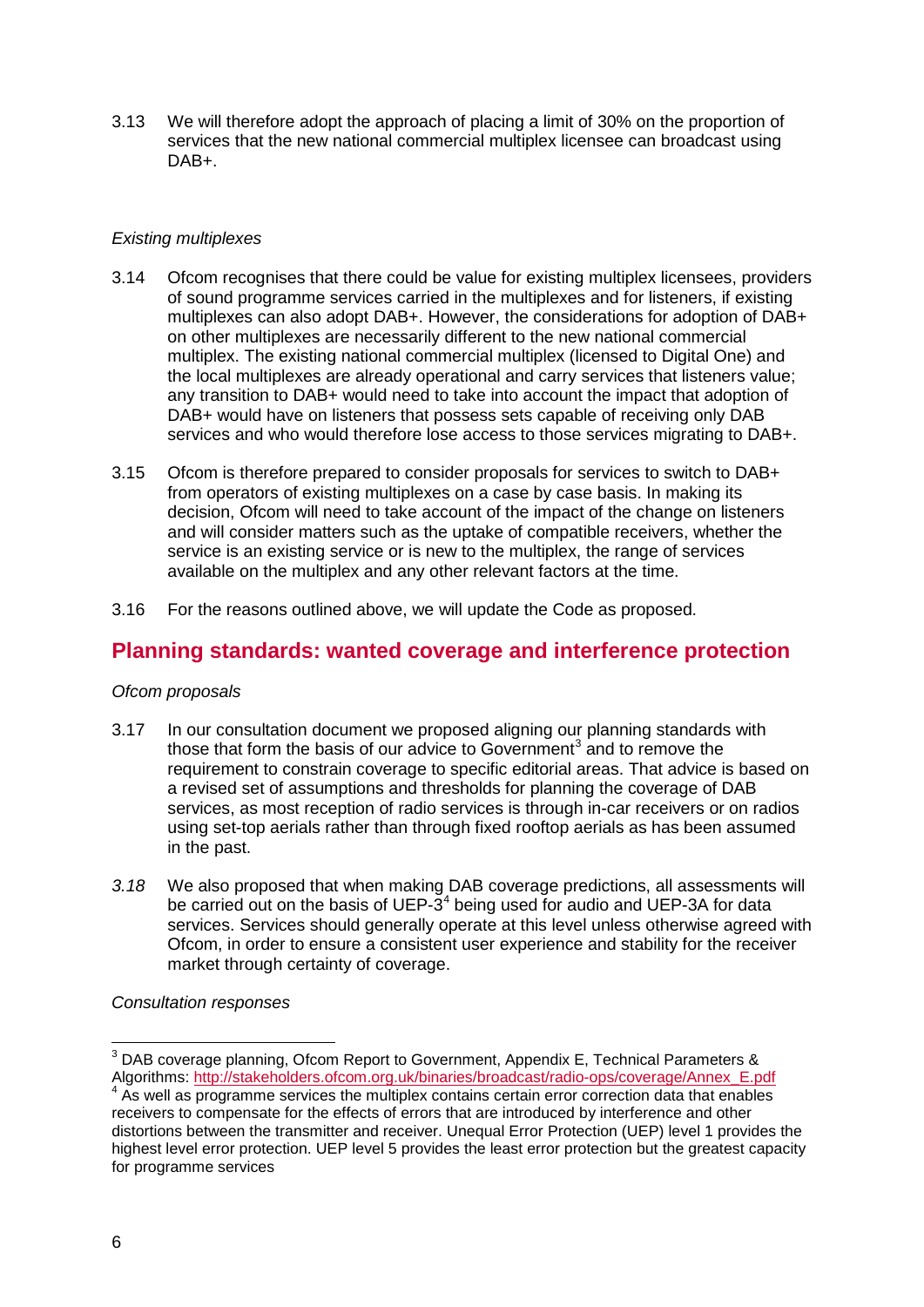- 3.19 The majority of stakeholders who responded to the consultation agreed with our proposals to revise the planning standards to align with the advice given to Government. VLV commented that the proposals seemed appropriate and World DMB said that the revisions provided a solid basis for coverage planning in the UK. AT Consultancy commented that a proposal to use the UK Planning Model as the basis of coverage assessments potentially raised competition concerns as only the BBC and Arqiva have access to the model.
- 3.20 In relation to our proposals for coverage assessments to be made on the basis of UEP-3, the responses from stakeholders followed two main themes. While many supported the approach in relation to carrying out initial coverage assessments, several respondents argued that regulation of protection levels was unnecessary. These respondents maintained that such decisions were best taken by the multiplex operator together with broadcasters and that an inflexible approach to regulation of error protection levels could limit listener choice and was inconsistent with our proposal to reduce the degree of regulatory intervention.
- 3.21 DRUK further commented that listeners do not expect all radio services to have identical coverage and that any change in protection levels that could affect receiver specification should be raised with the Approved Product Group (APG)<sup>[5](#page-9-0)</sup>. UTV commented that any requirement to build new transmitter sites to address any loss of coverage arising out of a change of error protection level would be disproportionate.

#### *Ofcom consideration of stakeholder responses*

- 3.22 We welcome stakeholders' positive response to our proposals in relation to planning standards as advised to Government.
- 3.23 One of the statutory criteria that Ofcom is required to take into account in deciding whether and to whom to award a multiplex licence is the extent and speed of coverage rollout. As such it is important that operators have clarity and certainty regarding the way in which Ofcom makes such decisions. It is also important that operators adhere to the coverage commitments they make when applying for a licence as coverage is one part of the basis on which their licence has been awarded. The coverage obligation that arises out of the commitment ensures maintenance of listener choice, consistency for the listener experience, and the stability of the platform. Setting all DAB coverage assessments on the basis of UEP-3 provides that certainty.
- 3.24 We appreciate that there is a need for flexibility in the ongoing operation of a broadcast multiplex to enable operators to respond to changing circumstances. The provision within our consultation document to consider proposals from operators to use UEP-1 or UEP-2 on a case by case basis provides an appropriate level of flexibility, while at the same time ensuring that such steps do not lead to the disenfranchisement of listeners. Ofcom would judge each case on the facts available, including the possible impact upon listeners and alternative approaches for mitigating any loss of coverage that might occur. We have amended the wording in our Code to make this clear.

<span id="page-9-0"></span> $<sup>5</sup>$  Approved Product Group (APG) – The group, made up of manufacturers, broadcasters,</sup> transmission providers and Ofcom, is responsible for agreeing the technical specification required in order to achieve the Digital Tick standard.  $\overline{a}$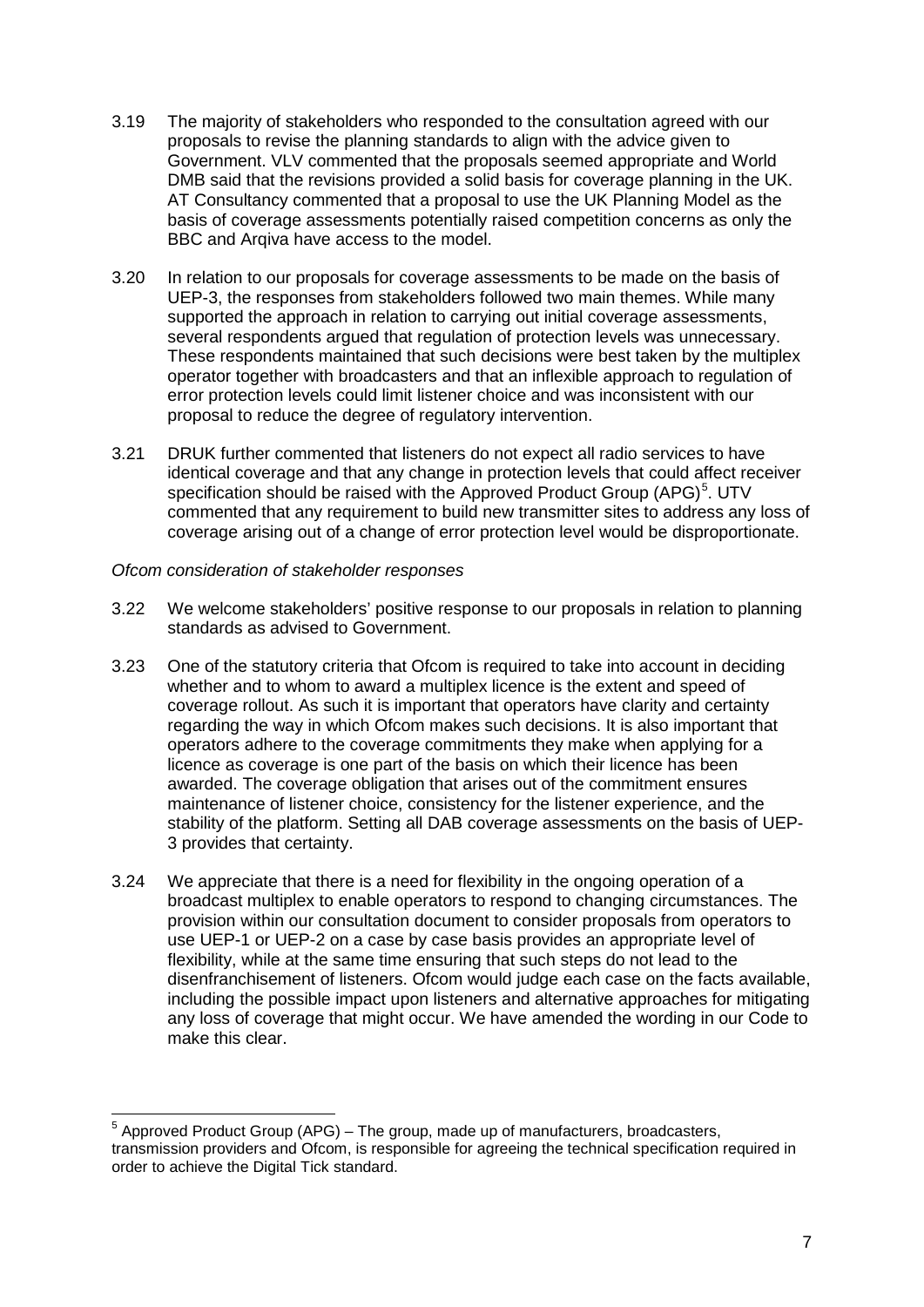- 3.25 Separately, we are reviewing our needs (and the likely needs of industry) for tools to plan coverage of both DAB and digital television services, with the aim that any future commonly agreed model is available to a wide range of stakeholders. Until such time as we achieve that aim, we will ensure that any competitive process (for example an invitation to apply for a licence) does not discriminate against parties that do not have access to the UK Planning Model.
- 3.26 Alongside our consultation document we published a draft revised Digital Radio Technical Code and Guidance Note setting out our proposals for revising our approach to planning coverage for DAB services. In the light of stakeholder comments we are satisfied that this approach is appropriate. Ofcom has a duty to ensure that the interests of listeners are protected and to promote choice. While we note stakeholder comments, we do not consider there is any evidence that amending our proposal would ensure that there was balance between the two. We will therefore amend the Digital Radio Technical Code and Guidance Note as proposed, clarifying that we will consider alternative measures for addressing coverage loss.

## **Approval of transmitter proposals**

#### *Consultation proposals*

- 3.27 In our consultation document we proposed a new approach to approving new transmitter sites for a multiplex before they can be brought into service – this process addresses the issue of managing the impact of Adjacent Channel Interference<sup>[6](#page-10-0)</sup> (ACI).
- 3.28 We proposed an approach that moved away from the previous arrangement based upon an industry Memorandum of Understanding and the Reserved Assignments List (RAL) that defined parameters within which multiplex licensees could implement a transmitter at listed transmission sites.

#### *Consultation responses*

- 3.29 Stakeholders generally expressed support for our proposals. Arqiva sought some clarification on the basis of seeking Ofcom approval and suggested that the new list of agreed reference sites should comprise all of the current RAL and non-RAL sites. The BBC sought clarification on why Ofcom would need to sanction agreements between multiplex operators on the level of acceptable ACI impact and argued that such decisions should be left to industry. The BBC also suggested that clarification of some of the terms used within the proposed procedure flowcharts would be helpful – particularly what might constitute a significant or unacceptable impact and what 'further consideration' might entail.
- 3.30 Both the BBC and Arqiva requested that Ofcom should provide further clarity on the matters it might take into account in considering the interests of consumers when making a decision.

<span id="page-10-0"></span> $6$  ACI - where households and radios in cars travelling on roads close to the transmitter of one broadcaster are unable to receive services from another, because their radio sets are affected by the much stronger signals from the transmitter near them.  $\overline{a}$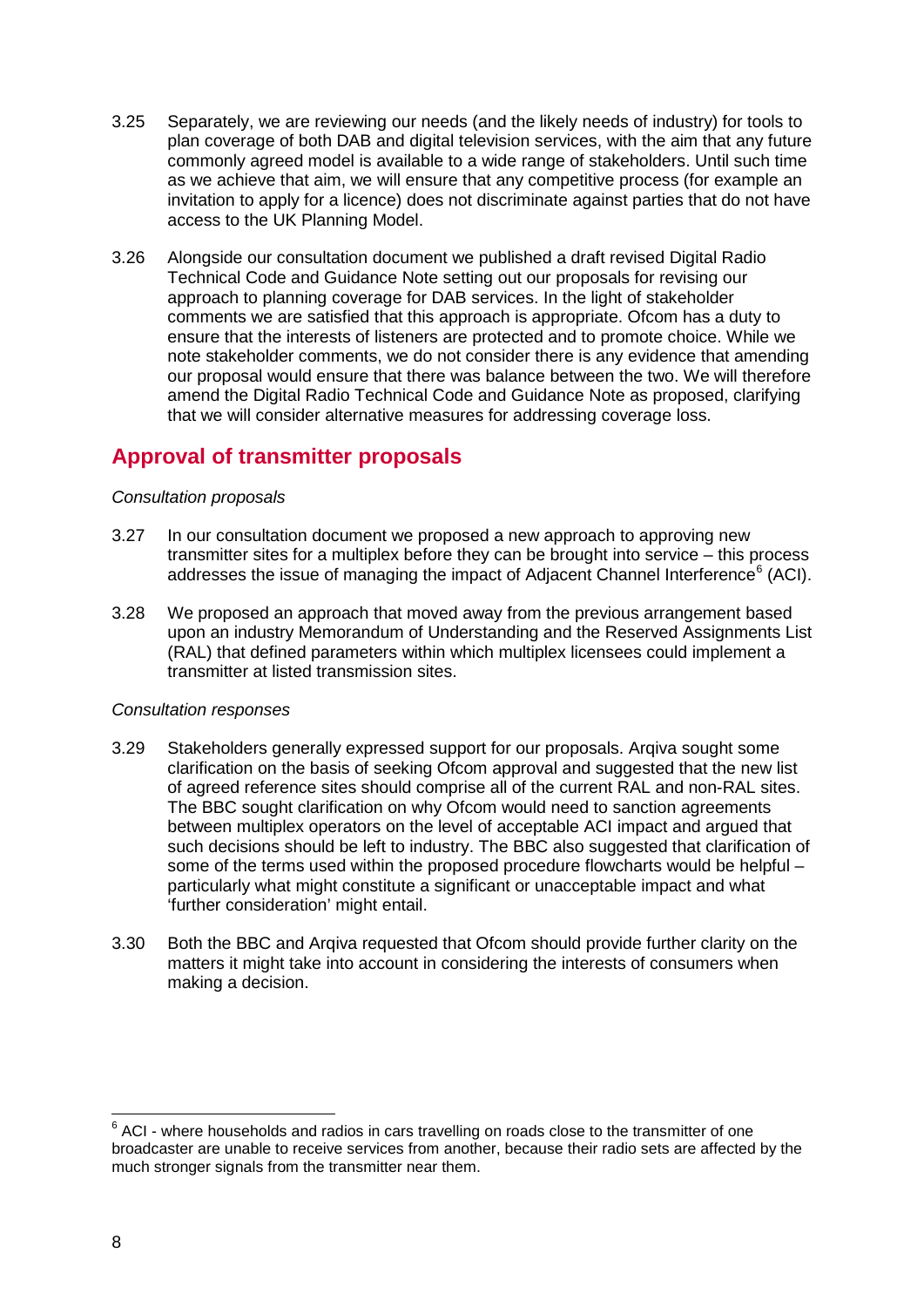#### *Ofcom consideration of stakeholder responses*

- 3.31 We welcome stakeholders' positive response to our proposals which we consider reflect the aspirations of commercial DAB multiplex licensees and the BBC for a more streamlined process than the previous arrangement.
- 3.32 Our proposals for the process of managing and approving proposals for new transmitters are based on discussions in the JPRG. In this forum multiplex operators supported an approach where they seek to reach agreement amongst themselves for proposed new transmitters. Ofcom's role would be to make a final decision taking into account the impact upon listeners, including in cases where multiplex operators were unable to reach agreement.
- 3.33 The flowcharts in the Guidance Note set out the basis for how we expect multiplex operators to cooperate in developing their plans for building new transmitters. Our engagement with the radio multiplex operators prior to consultation suggested that inclusion of specific thresholds would not be desirable. This is because there are many variables that contribute to a decision on what might constitute an acceptable impact on the coverage of a 'victim' multiplex when another multiplex licensee's transmitter is brought on air. Examples of the factors that Ofcom would take into account when considering the possible impact upon listeners would include (but not be limited to) the following:
	- quality and reliability of both indoor and mobile reception of other multiplexes in the area;
	- increase in the coverage of the proposing multiplex compared with the loss suffered by other multiplexes;
	- number of multiplexes predicted to be affected;
	- duration of any impact; and
	- degree to which reception of the victim multiplexes is degraded.
- 3.34 We do understand that it could be helpful to the multiplex operators to have guidance thresholds that provide an indication as to the likely acceptability of a transmitter proposal. We therefore propose to work with the multiplex licensees to develop guidance thresholds over the next few months through the JPRG. These will take into account experience gained in building transmission sites, and our understanding of whether theoretically calculated coverage losses accurately predict the actual experience in a variety of different reception environments.
- 3.35 Based on stakeholder responses, we are satisfied that our proposals have adopted the correct approach, balancing the freedom of multiplex operators to co-ordinate their own roll-out plans against the backstop powers of Ofcom to give a final determination if necessary.

## **Capacity allocation**

#### *Consultation proposals*

3.36 In our consultation document we said that we would remove the requirements for a minimum capacity requirement (bitrate) in relation to sound quality. This is only one of several contributory factors in determining sound quality and therefore it is only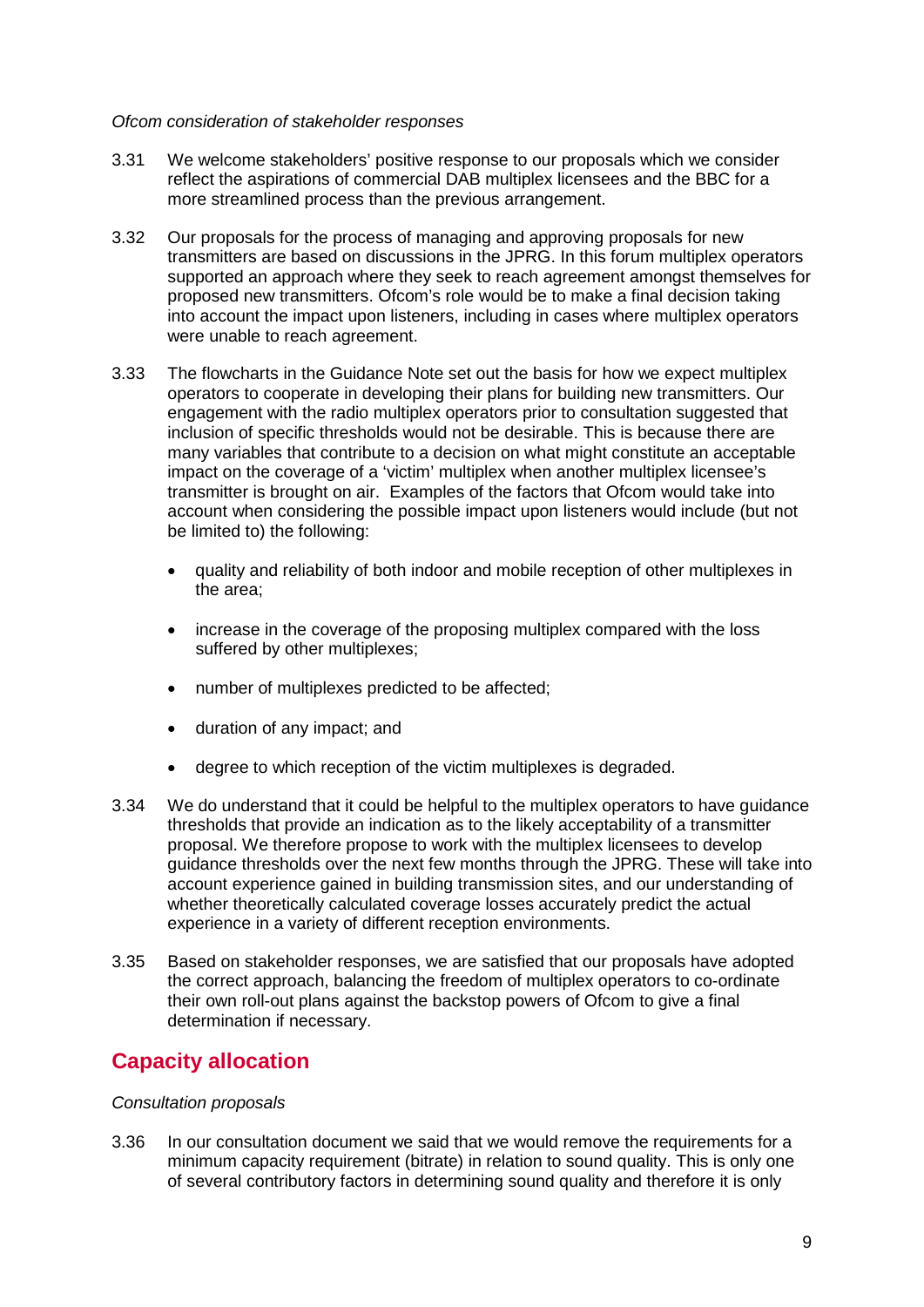partially effective in maintaining it. Without this requirement, multiplex operators and sound service providers would be given the flexibility to determine the bitrate appropriate to individual programme services carried within DAB multiplexes.

#### *Consultation responses*

- 3.37 Stakeholders were generally in support of the proposals to remove the minimum bitrate.
- 3.38 Frontier Silicon commented that it was important that Ofcom ensure a clear qualitative view of an acceptable standard otherwise poor quality in one service could compromise the perception of the whole platform. A similar point was made by a confidential respondent commenting that a listener who is disappointed with the sound quality of a programme service may think that the receiver is at fault or that the platform is not fit for purpose. VLV expressed similar views and did not agree that the market would determine sound quality issues.
- 3.39 AT Consultancy and the BBC considered that there was some inconsistency in the wording describing our approach that required clarification. AT Consultancy stated that the proposed wording for insertion in the Guidance Note stipulating that 'audio quality should generally be of a standard consistent with the reasonable expectations for the majority of listeners' was not consistent with the licence wording that requires that the service provided by the multiplex licensee achieves generally high standards of technical quality. The BBC felt that some of the wording contained in section 2.2 of the Guidance Note was not consistent with our proposal to remove minimum bitrates.

#### *Ofcom consideration of stakeholder responses*

- 3.40 We welcome stakeholders' support and observations in relation to our proposals for multiplex capacity allocation. We note the concerns some stakeholders have expressed suggesting the potential negative impact on listeners experiencing poor sound quality on DAB services.
- 3.41 As set out in our consultation, so far there is no evidence to suggest dissatisfaction with the technical quality of platforms that are not subject to explicit technical quality standards requirements. Further, we consider that our proposals make it clear that while multiplex operators and sound service providers will determine for themselves the bitrate allocated to individual services, such decisions are to be made with regard to Ofcom expectations. Within this framework, operators and content providers must consider the expectations of the majority of listeners, taking relevant factors into account, for example the nature of the content of the service.
- 3.42 We believe that the requirement to meet reasonable expectations for the audio quality of individual services is consistent with the requirement on the multiplex operator to achieve generally high standards of technical quality in the delivery of the multiplex service, of which audio quality (when taken as a whole) is just one aspect. While we note feedback from stakeholders who would like more explicit requirements for sound quality, these two requirements together go further to set regulatory expectations for sound quality on the DAB platform than for any other delivery platform. Given our stated intention to regulate only where necessary, we do not believe it would be proportionate to introduce additional sound quality requirements.
- 3.43 We acknowledge the VLV's view that there is a risk to quality if bitrate decisions are left to the market. However, we believe that there is a greater risk to station operators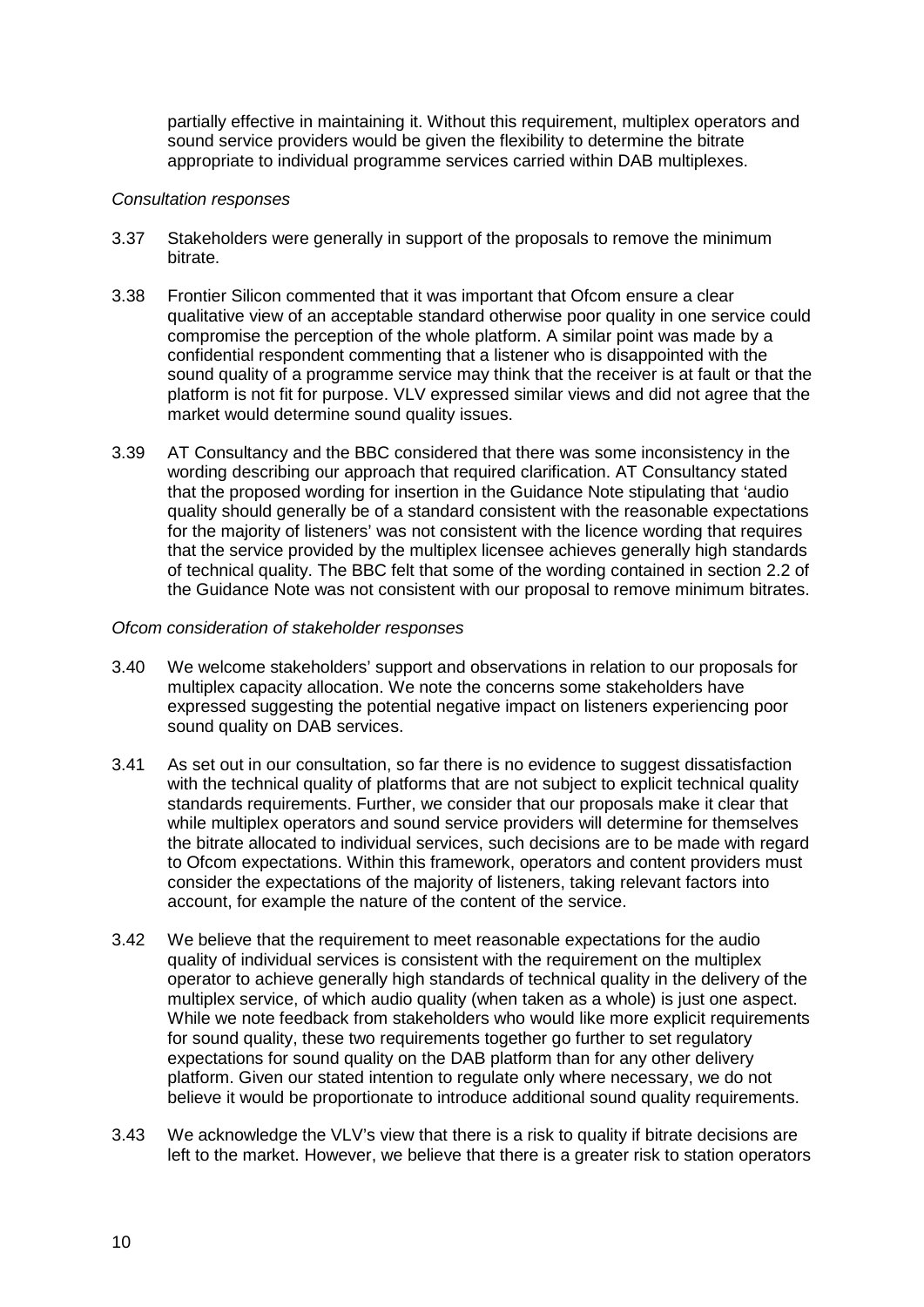of losing audiences if they broadcast a signal quality which listeners do not find acceptable.

3.44 In light of stakeholder views and considering the above, we are satisfied that the proposals as drafted deliver the correct balance of flexibility while ensuring that the expectations of the majority of listeners are met. We will therefore update our Code in accordance with our proposals.

### **Multiplex management – supplementary signalling**

#### *Consultation proposals*

3.45 In our consultation document we proposed to include provisions within the Code that would place certain requirements on DAB multiplexes that choose to provide travel information for their listeners and to make use of traffic announcement/traffic programme (TA/TP) travel flags as part of the service. By including new provisions within the Code, the approach for DAB would mirror our existing policy for FM services.

#### *Consultation responses*

- 3.46 Stakeholders generally expressed support for our proposals.
- 3.47 Digital Radio Group London Ltd and Global commented that all operators should be obliged to support TA/TP and that the Code should support 'Service Following' in accordance with  $ETSI<sup>7</sup>$  $ETSI<sup>7</sup>$  $ETSI<sup>7</sup>$  standards and minimum receiver specification $<sup>8</sup>$  $<sup>8</sup>$  $<sup>8</sup>$ . They</sup> highlighted that multiplex signalling is essential to the future success of local DAB and that consistent functionality would enhance the listener experience. This latter point was also made by Arqiva.
- 3.48 DRUK said that the minimum receiver specification includes a number of requirements including 'service following' and traffic announcements. DRUK was therefore of the view that it is important for Ofcom's Code and the minimum receiver specification to remain aligned, if listeners are to enjoy a good experience.
- 3.49 World DMB commented that the consultation did not adequately express the functioning or capabilities of the announcement feature of DAB. It suggested that further work is required prior to implementation of traffic announcements in the UK, particularly in relation to filtering mechanisms and Cluster IDs, in order that the choices of both broadcasters and listeners are respected. This view was also shared by the BBC.
- 3.50 Arqiva said that Ofcom should monitor the use of the TA/TP facility to ensure that radio retuning only occurs between stations that are linked.

<span id="page-13-0"></span> $7$  ETSI – European Telecommunications Standards Institute is a recognised European standards body.  $\overline{a}$ 

<span id="page-13-1"></span><sup>8</sup> *Minimum specifications for DAB and DAB+ in-vehicle digital radio receivers and adaptors* <http://www.getdigitalradio.com/industry/technical-documents/>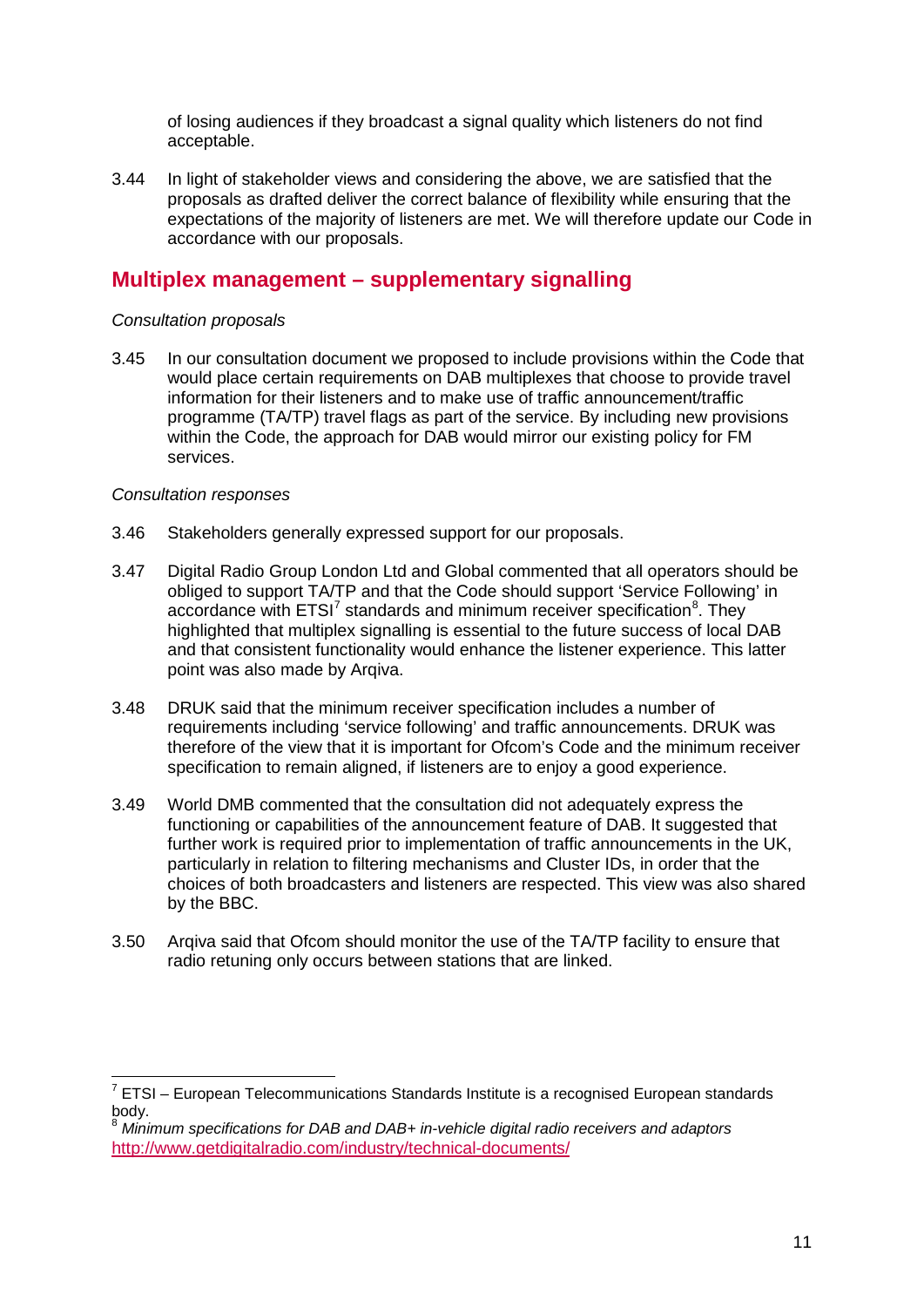#### *Ofcom consideration of stakeholder responses*

- 3.51 We welcome the support of stakeholders in response to our proposals, as well as their additional views on issues that could potentially affect the implementation of our proposals.
- 3.52 In view of the responses we have received, we agree that further work is required to fully specify the regulatory requirements relating to the full range of announcement types supported by DAB. We intend to work with industry and standards bodies to this end and to ensure that our Technical Code and industry practice remains aligned. The text proposed in our Technical Code does however provide a starting point for achieving a consistent experience between FM and DAB. We will therefore update our Code as proposed, but keep the requirements under review as our discussions with industry progress.
- 3.53 We consider that our revised Code creates a positive framework within which the benefits of the TA/TP feature can be exploited. This is further supported by the minimum receiver specification and the steps taken by industry to implement the technical capability that would enable broadcasters to dynamically switch TA/TP flags during the second half of 2014,. The benefit to consumers will be an enhanced and consistent experience. For multiplex operators we consider that the perception of a stable and technically robust platform is likely to manifest itself through greater attractiveness of the DAB platform.
- 3.54 On that basis, we would encourage multiplex operators to support and work to provide TA/TP services. We do not however consider that it is necessary, or proportionate, to mandate TA/TP through the Code at this time without a fuller analysis of the technical and cost implications of doing so, particularly for smaller scale operators. We will however, keep this under review as our discussions with industry progress.
- 3.55 Ofcom's approach to monitoring compliance with technical conditions is generally in response to complaints either from listeners or industry stakeholders, although we also carry out ad-hoc monitoring from time to time to satisfy ourselves that licensees are meeting their obligations. We will adopt the same approach for monitoring of the use of TA/TP functions.

### **Other comments**

- 3.56 We asked stakeholders for any additional comments that they might have in relation to the proposed draft of the Digital Radio Technical Code or Technical Policy Guidance Note, or any other comment on matters raised in our consultation. We address the points made in the paragraphs below.
- 3.57 We note the comments made in relation to the drafting of the Code, technical references and suggestions for alternative wording. Where appropriate we have reflected these amendments within our Codes. There were some matters raised that are outside of the scope of this consultation and while these comments have been duly noted, they are not addressed within this Statement.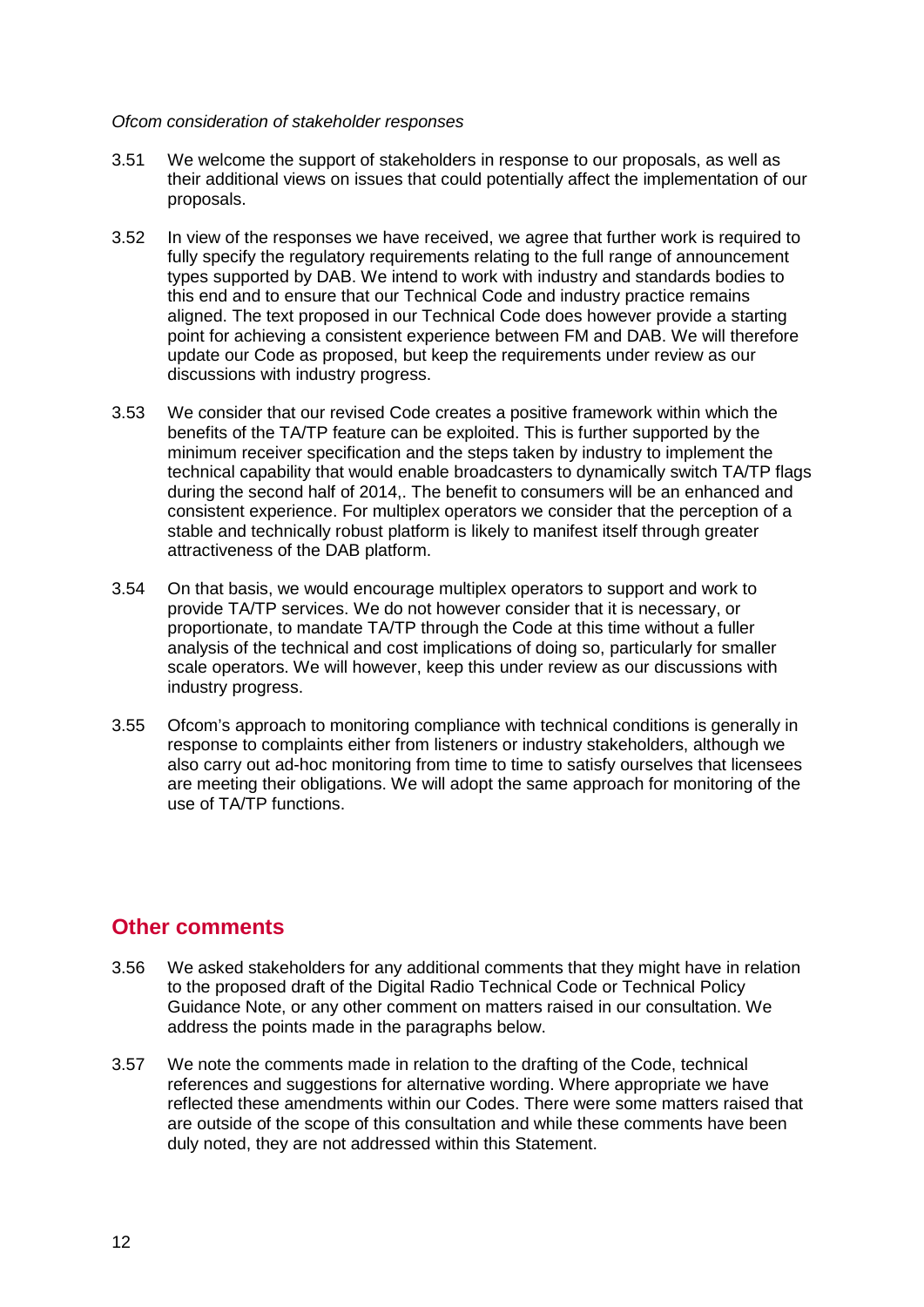| <b>Stakeholder comment</b>                                                                                                                                                                                                                                                                                                                                                                               | Ofcom response                                                                                                                                                                                                                                                                                                                                                                                                                                                                                                                                                                                                                                        |
|----------------------------------------------------------------------------------------------------------------------------------------------------------------------------------------------------------------------------------------------------------------------------------------------------------------------------------------------------------------------------------------------------------|-------------------------------------------------------------------------------------------------------------------------------------------------------------------------------------------------------------------------------------------------------------------------------------------------------------------------------------------------------------------------------------------------------------------------------------------------------------------------------------------------------------------------------------------------------------------------------------------------------------------------------------------------------|
| AT Consultancy suggested that the removal<br>of all mandatory bit-rate requirements makes<br>it inconsistent for Ofcom to object to the use<br>of the Variable X-PAD facility.                                                                                                                                                                                                                           | We agree the use of variable X-PAD is<br>permissible. Licensees should however bear<br>in mind the potential impact that allocation of<br>bitrate within the audio bandwidth to X-PAD<br>could have on audio quality. They should<br>therefore ensure that their assessments of<br>quality take into account the most<br>demanding situation (i.e. the maximum<br>envisaged bitrate being used by the X-PAD<br>component).                                                                                                                                                                                                                            |
| AT Consultancy suggested that Ofcom could<br>assist in the wider adoption of low-cost<br>methods for the expansion of DAB network<br>coverage if it would be permissible for an on-<br>channel repeater that is re-transmitting a<br>service from a transmitter (that is carrying a<br>TII code) to suppress the TII code on the<br>repeater's output rather than having to insert<br>a new unique code. | We agree and have included amended<br>wording in the Technical Code to permit on-<br>channel repeaters to suppress the TII of the<br>transmitter whose signals it is re-transmitting.                                                                                                                                                                                                                                                                                                                                                                                                                                                                 |
| DRUK and one confidential respondent<br>noted that any further changes to the Code<br>could impact on minimum receiver<br>standards.                                                                                                                                                                                                                                                                     | We will continue to keep our Codes under<br>review and work with industry and<br>manufacturers to ensure interoperability<br>between transmitted signals and receivers.                                                                                                                                                                                                                                                                                                                                                                                                                                                                               |
| Frontier Silicon and a confidential<br>respondent queried whether there were any<br>plans to address the accuracy of the 'time<br>pips' on DAB radios.                                                                                                                                                                                                                                                   | This lies outside the scope of the proposed<br>revisions of the Technical Code and<br>Guidance. In principle the timing of the time<br>signal as broadcast can be advanced to take<br>account of the propagation delay through the<br>transmission network including an allowance<br>for the receiver. In practice this presents<br>practical difficulties, particularly as different<br>receivers exhibit differing delays. There are<br>many ways of obtaining accurate time<br>references nowadays including inexpensive<br>clocks that are readily available and take a<br>reference signal from a time standard<br>transmitter and are accurate. |
| Arqiva asked whether the phrase 'taken as a<br>whole' in paragraph 3.3 of the draft Technical<br>Code meant that lower quality services could<br>be balanced by services broadcast at higher<br>qualities within the same multiplex.                                                                                                                                                                     | We expect that the quality of audio services<br>should meet the reasonable expectations of<br>the majority of listeners and that this<br>expectation could vary depending upon the<br>material being broadcast, the target<br>audience and (if applicable) the audio quality<br>that the service achieves on other platforms.<br>This means that there could be differences<br>across the services within a multiplex with<br>some of a lower quality than others. Overall,                                                                                                                                                                           |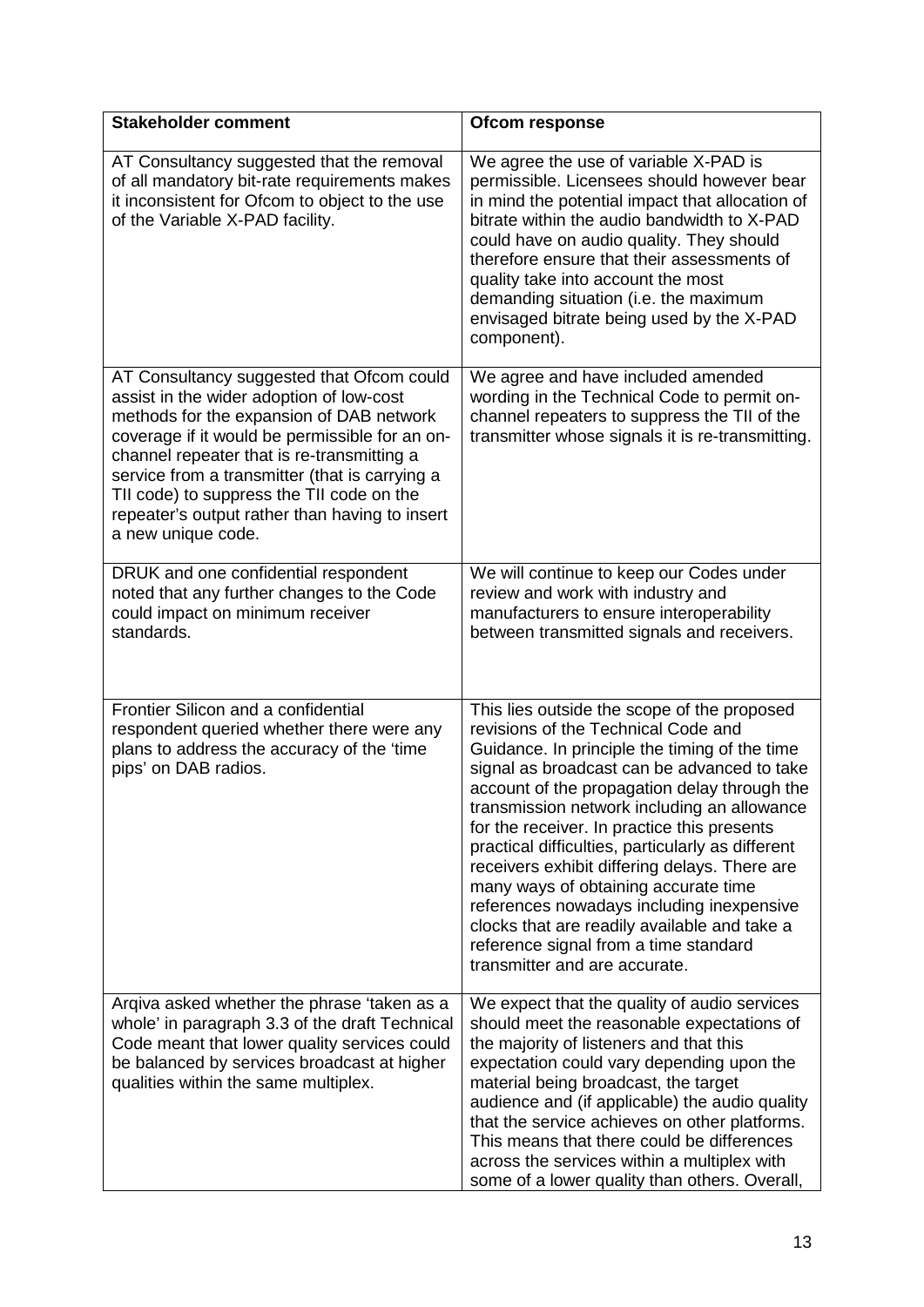|                                                                                                                                                                                                                                                                                                         | the services within a multiplex should<br>achieve high standards of technical quality.                                                                                                                                                                                                                                            |
|---------------------------------------------------------------------------------------------------------------------------------------------------------------------------------------------------------------------------------------------------------------------------------------------------------|-----------------------------------------------------------------------------------------------------------------------------------------------------------------------------------------------------------------------------------------------------------------------------------------------------------------------------------|
| Arqiva suggested adding a sentence to<br>paragraph 3.1 to clarify that transmitter<br>parameters should be in line with JPRG<br>published documents rather than the original<br>licence application.                                                                                                    | The sentence in the Guidance Note is<br>unchanged from the original wording that has<br>been in place for some years and relates to<br>the basis of the licence award, rather than<br>the actual transmitter operating parameters<br>with which a licensee must comply; these are<br>set out in the multiplex licence.            |
| Arqiva suggested that Ofcom should<br>consider that the basis for the list of<br>Reference Sites should be the existing DAB<br>transmitter sites and suggested modifying<br>the wording in paragraph 3.8 of the<br>Guidance Note accordingly.                                                           | We are working with the JPRG to refine<br>which sites should appear on the list of<br>Reference Sites. We have discussed and<br>agreed this proposal with JPRG members<br>and have modified the wording of paragraph<br>3.8 of the Guidance Note.                                                                                 |
| Argiva suggested that operators can only<br>make reasonable efforts to ensure that a<br>transmission site can be used by other<br>operators as these are often owned by third<br>parties.                                                                                                               | We agree that matters of site sharing are<br>often outside the control of individual<br>multiplex operators and have modified the<br>wording of the Guidance Note to reflect this<br>situation.                                                                                                                                   |
| Arqiva would like Ofcom to share details of<br>approvals of site proposals where<br>appropriate, together with the criteria used to<br>judge the acceptability of site proposals.                                                                                                                       | Ofcom will work with the JPRG members so<br>that they understand the decisions made by<br>Ofcom in relation to new transmitter<br>proposals and the criteria used to make<br>those decisions.                                                                                                                                     |
| Global Radio commented on the regulation<br>associated with hard and soft linking and<br>expressed concern that the current approach<br>would place a disproportionate overhead on<br>the network signalling and therefore prevents<br>implementation of effective linking on one of<br>their networks. | We understand that the signalling<br>requirement for switching of hard and soft<br>linking could place a significant demand<br>upon multiplex capacity. We have therefore<br>clarified the wording contained in paragraph<br>4.5 of the Code to potentially reduce that<br>demand without altering the aim of the<br>requirement. |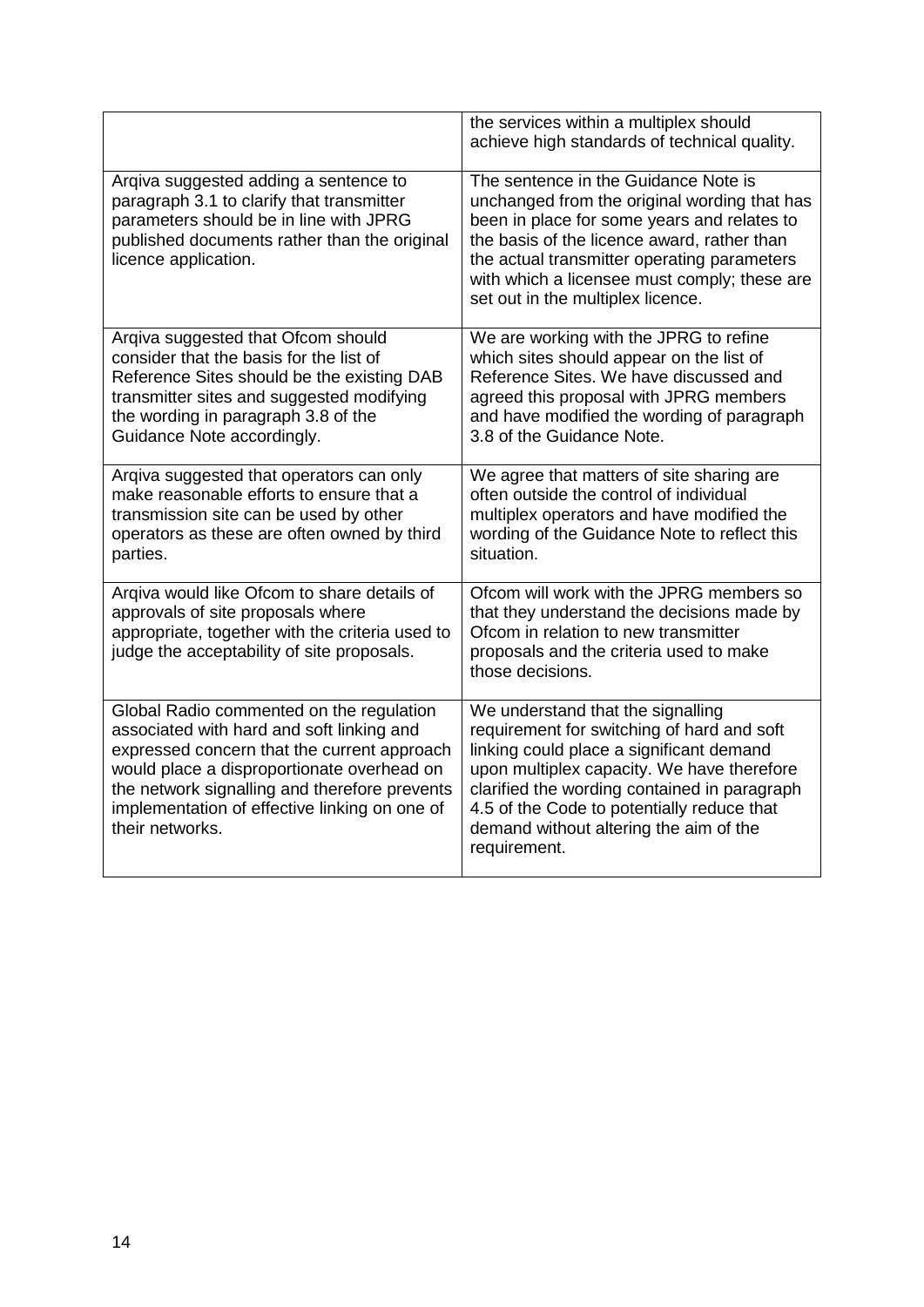### **Annex 1**

## <span id="page-17-0"></span>List of consultation respondents

- A1.1 This annex provides a list of the stakeholders who responded to our Broadcast Digital Radio Technical Codes and Guidance consultation published on 11 April 2014. A total of 14 responses were received to the consultation, of which 11 were non-confidential, two were partially confidential and one was fully confidential.
- A1.2 Non-confidential and partially-confidential responses to our consultation have been published on our website and can be viewed [here](http://stakeholders.ofcom.org.uk/consultations/digital-radio-tech-codes/?showResponses=true)
- A1.3 Organisations from whom we received non-confidential responses are listed below:
	- Arqiva Ltd
	- AT Consultancy
	- **Bauer Radio**
	- BBC
	- Digital Radio Group London Ltd
	- Digital Radio UK (DRUK)
	- Frontier Silicon
	- UTV Media
	- Voice of the Listener and Viewer (VLV)
	- World DMB Forum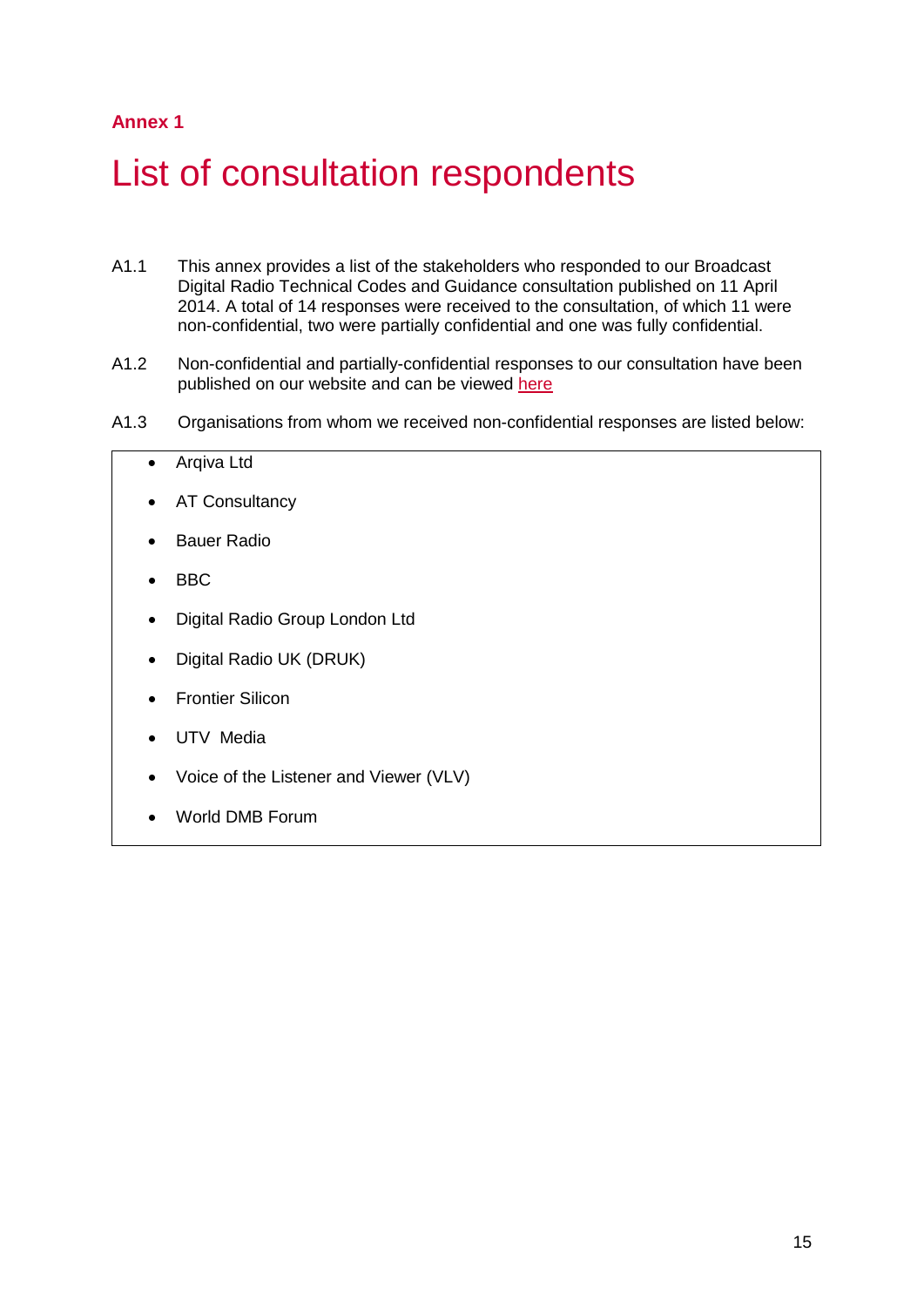## **Annex 2**

# <span id="page-18-0"></span>Glossary of terms

| <b>ACI</b>                | Adjacent Channel Interference: Where radios in households (and in<br>cars travelling on roads) close to the transmitter of one broadcaster<br>are unable to receive services from another because their radio sets<br>are affected by the much stronger signals from the transmitter near<br>them. |
|---------------------------|----------------------------------------------------------------------------------------------------------------------------------------------------------------------------------------------------------------------------------------------------------------------------------------------------|
| <b>Cluster IDS</b>        | Cluster IDs are codes within a multiplex stream that allows grouping<br>of stations for announcements.                                                                                                                                                                                             |
| <b>DAB</b>                | Digital Audio Broadcasting: The technology by which terrestrial<br>Digital Radio multiplex services are broadcast in the UK.                                                                                                                                                                       |
| DAB+                      | A development of DAB that employs a more advanced means of<br>encoding the audio than DAB.                                                                                                                                                                                                         |
| <b>DCMS</b>               | Department for Culture Media and Sport, the Government<br>department responsible for policy relating to broadcasting and<br>spectrum.                                                                                                                                                              |
| <b>Dynamically switch</b> | Ability to quickly alter the state of something in response to<br>changing conditions.                                                                                                                                                                                                             |
| <b>EBU</b>                | European Broadcasting Union: A body representing principally the<br>Public Service Broadcasters in Europe.                                                                                                                                                                                         |
| <b>EEP</b>                | Equal Error Protection: Error protection procedure which provides<br>an equal degree of resilience to each component of a stream of<br>data.                                                                                                                                                       |
| <b>ETSI</b>               | European Telecommunications Standards Institute: A European<br>standardisation body.                                                                                                                                                                                                               |
| <b>FM-RDS</b>             | FM Radio Data Service: Data broadcast within a FM radio service<br>that carries supplementary information that can deliver a range of<br>services in addition to the sound to compatible receivers.                                                                                                |
| <b>JPRG</b>               | Joint Planning for Radio Group: A group chaired by Ofcom,<br>comprising representatives of all of the commercial multiplex<br>licensees and the BBC that meets to discuss matters relevant to the<br>expansion of digital radio services in the UK.                                                |
| <b>Multiplex</b>          | A single signal which contains, when decoded, multiple discrete<br>streams of digital information (including audio streams). Individual<br>components of the multiplex are decoded at the receiver in order to<br>present the desired radio service to the listener.                               |